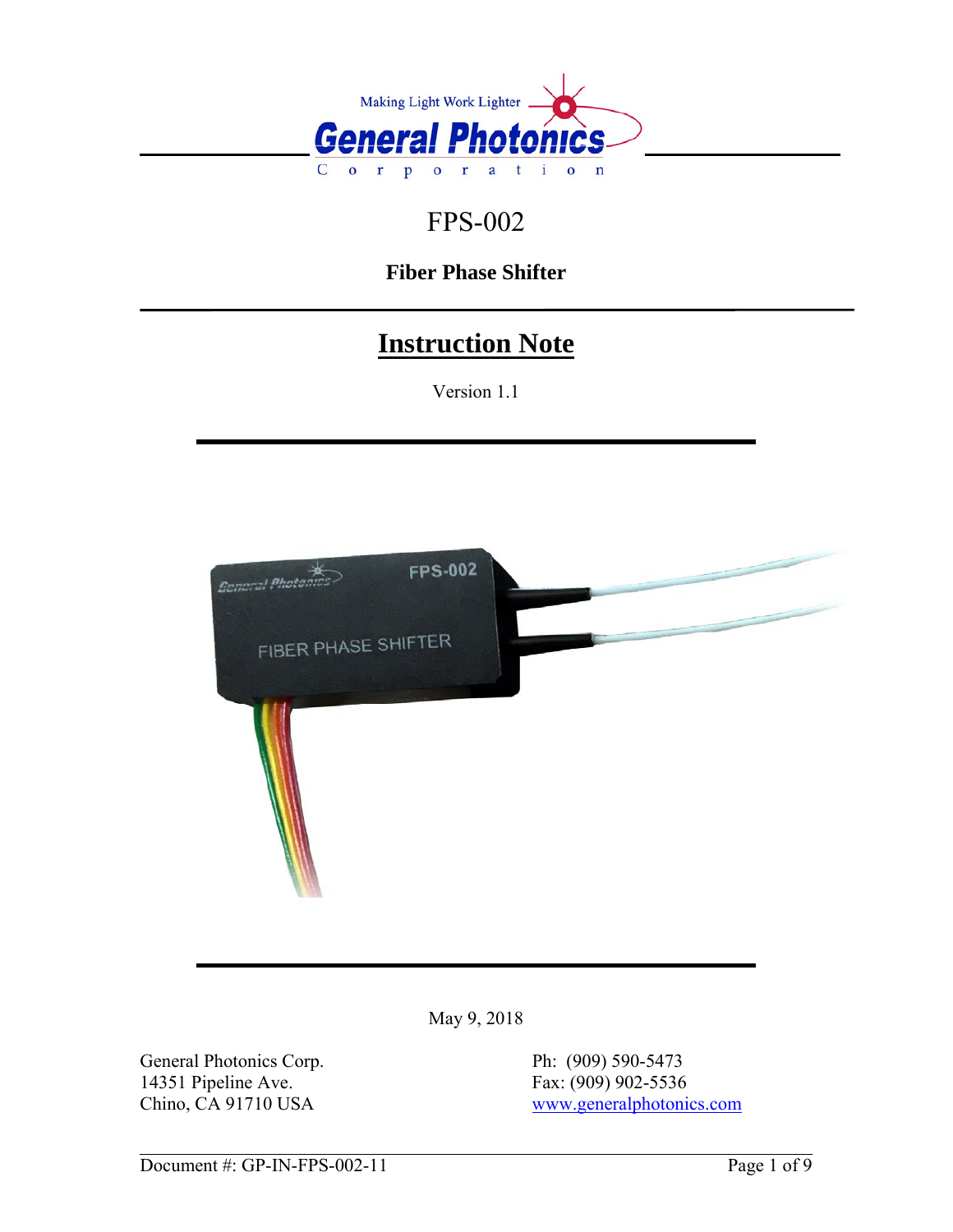# **Table of Contents:**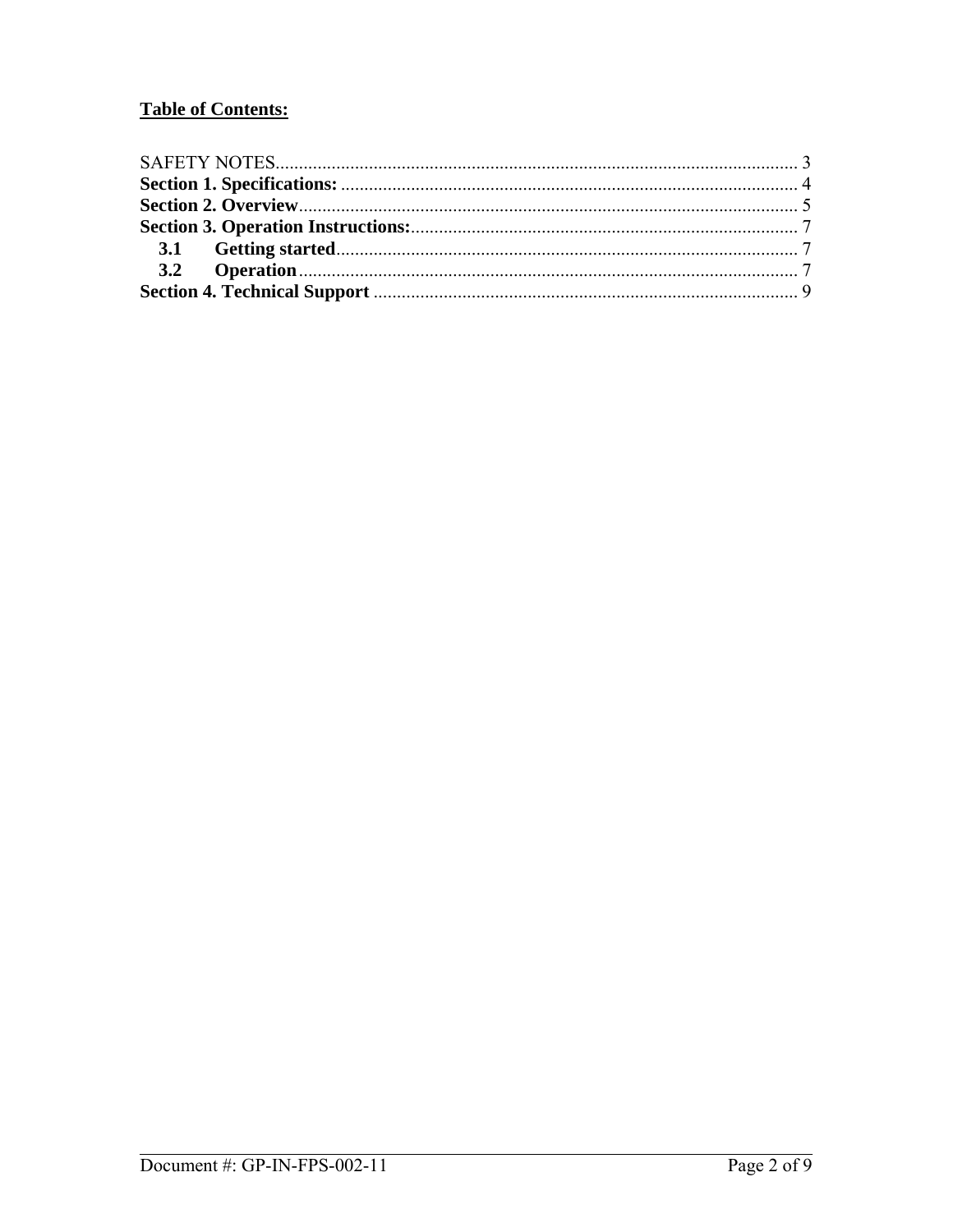# SAFETY NOTES

- <span id="page-2-0"></span>1. The drive voltage for the FPS-002 can be up to 150V. Be careful when using high voltages. Never touch the cable or connector when electrical power is on. Make sure that the power is turned off when connecting or disconnecting cables.
- 2. Make sure that the case ground (pin 4) is connected.
- 3. Make sure that the polarity of the connection between the piezo driver and the FPS-002 electrical input is correct. Do not apply a negative voltage to the piezo.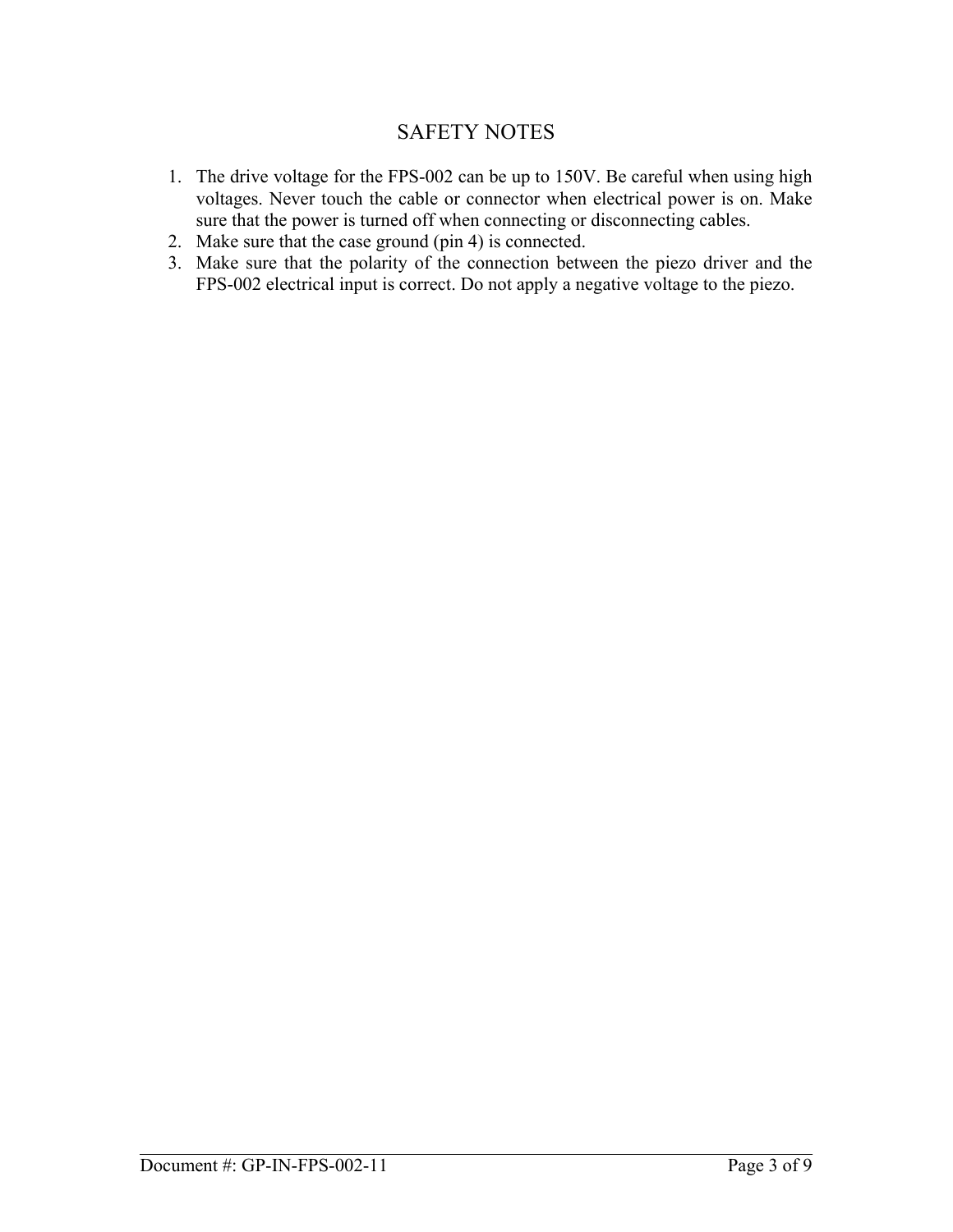### <span id="page-3-0"></span>**Section 1. Specifications:**

| Wavelengths                  | 1550, 1310, 1060, or 780nm                                      |
|------------------------------|-----------------------------------------------------------------|
| Fiber Type                   | SM: 1310/1550nm: Corning ClearCurve ZBL or equiv.               |
|                              | 1060nm: Corning HI1060 or equiv.                                |
|                              | 780nm: Nufern 780HP or equiv.                                   |
|                              | PM: 1550nm: Bend insensitive PM with MFD=6.5µm                  |
|                              | 1310nm: Bend insensitive PM with MFD=6.0μm                      |
|                              | 1060nm: Nufern PM 980XP or equiv.                               |
| <b>Insertion Loss</b>        | $\leq$ 0.5 dB (at $\lambda$ c, excluding mode coupling loss and |
|                              | connectors)                                                     |
| <b>Return Loss</b>           | $>58$ dB without connectors                                     |
|                              | >55 dB with APC connectors                                      |
|                              | $>50$ dB with PC connectors)                                    |
| <b>Total Phase Shift</b>     | $>65\pi$ (at 1550nm)                                            |
| $@500Hz$ , Vpp=150V          |                                                                 |
| Half Wave Voltage $(V_\pi)$  | 2.5-4.5V typical (small frame)                                  |
| @500Hz                       | 0.7-1.5V typical (large frame)                                  |
| <b>Resonance Frequency</b>   | 8-14kHz typical                                                 |
| $V_{\pi}$ @resonance         | $0.1 - 0.5V$ typical                                            |
| frequency                    |                                                                 |
| PDL                          | $SM: < 0.05$ dB                                                 |
|                              | $PM: <0.1$ dB                                                   |
| <b>PER</b>                   | $PM: >18$ dB with connectors                                    |
| Residual Amplitude           | $\pm 0.01$ dB (at 1550nm)                                       |
| Modulation                   |                                                                 |
| Capacitance of Piezo         | $0.18\mu F$                                                     |
| Maximum Applied              | 150V                                                            |
| Voltage                      |                                                                 |
| <b>Electrical Interface</b>  | Molex WM9131-ND or equivalent                                   |
| <b>Operation Temperature</b> | 0 to $50^{\circ}$ C                                             |
| Storage temperature          | $-40^{\circ}$ to 85° C                                          |
| Fiber Length $(Internal)^T$  | $36 \pm 2$ cm (small frame)                                     |
|                              | $93 \pm 2$ cm (large frame)                                     |
| Dimensions                   | Small frame: 35.0 (L) $\times$ 17.0 (W) $\times$ 10.0 (H) mm    |
|                              | Large frame: $45.0$ (L) $\times$ 27.0 (W) $\times$ 11.0 (H) mm  |
|                              |                                                                 |

Notes: Unless otherwise stated, specifications in this table are for devices without connectors at 23±5°C.

1. From edge of enclosure at input port to edge of enclosure at output port, not including boots or pigtails. Total fiber length including pigtails will be provided in test data for each FPS-002.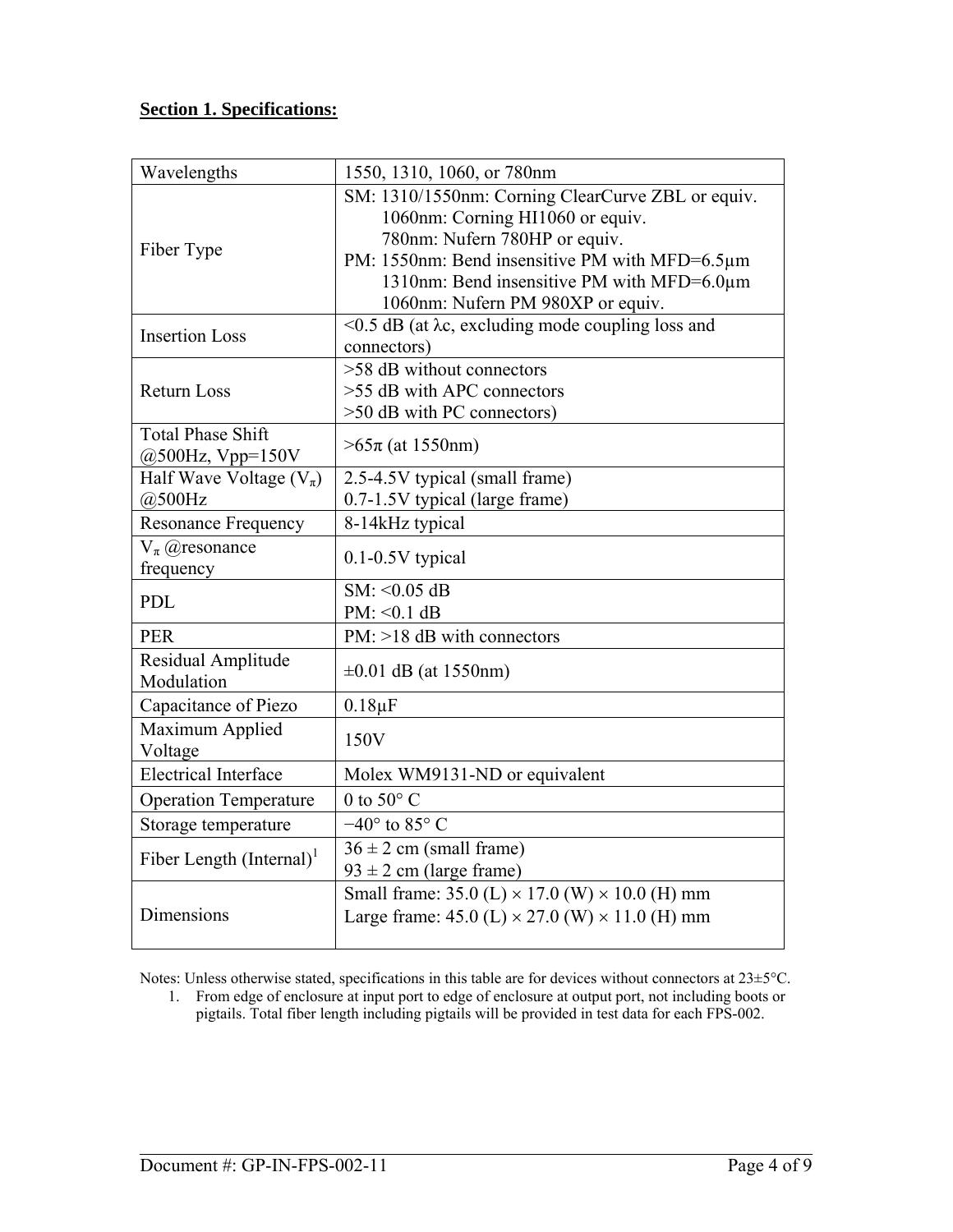## <span id="page-4-0"></span>**Section 2. Overview**

The FPS-002 is a high speed, long range phase shifter with a range of up to  $65\pi$  and an operating frequency range of 0 to 20 kHz. It was designed to have a low  $V_{\pi}$  both at resonance and off-resonance, so that it can be driven with a standard function generator to achieve phase shifts of a few  $\pi$ , or with a high voltage driver for larger phase shifts.

The device is piezo driven, and the phase shift is achieved by stretching the fiber. Since the complete optical path is in fiber, the insertion loss and back reflections are low, and different types of fiber are available for different applications.



**Figure 1 FPS-002 phase shifter** 

# **2.1 Electrical Interface**

Electrical Interface: Ribbon cable with 4-pin connector Electrical Connector: Molex WM9131-ND or equivalent

Electrical connector pinout:

| $P_{1n}$ | Function   |
|----------|------------|
|          | Positive   |
|          | Not in use |
|          | Negative   |
|          | Case       |



Pin 1 is marked with a triangle on the connector.

#### **2.2 Optical Interface**

The FPS-002 has 2 fiber pigtails for the input and output signals. Input and output are interchangeable.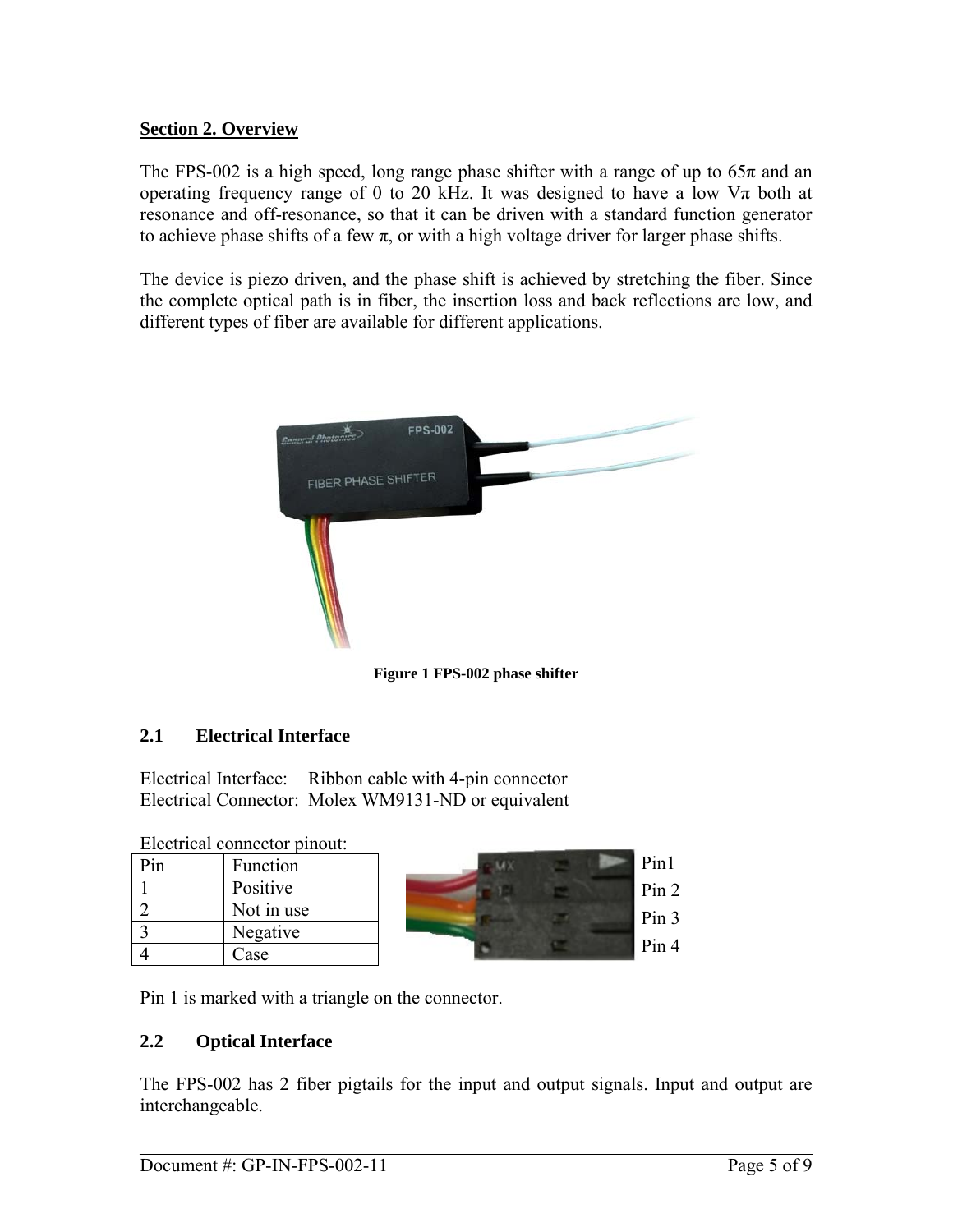# **2.3 Mechanical Dimensions**







b) Larger package

#### **Figure 2 Mechanical dimensions of FPS-002**

<span id="page-5-0"></span>Two versions of the FPS-002 package are available. The package size used is chosen for compatibility with the bend radius requirements of the fiber used. [Figure 2](#page-5-0) shows the mechanical dimensions of the FPS-002 packages, including the size and locations of mounting holes. There are 4 mounting holes, one at each corner. 0-80 screws can be used for mounting.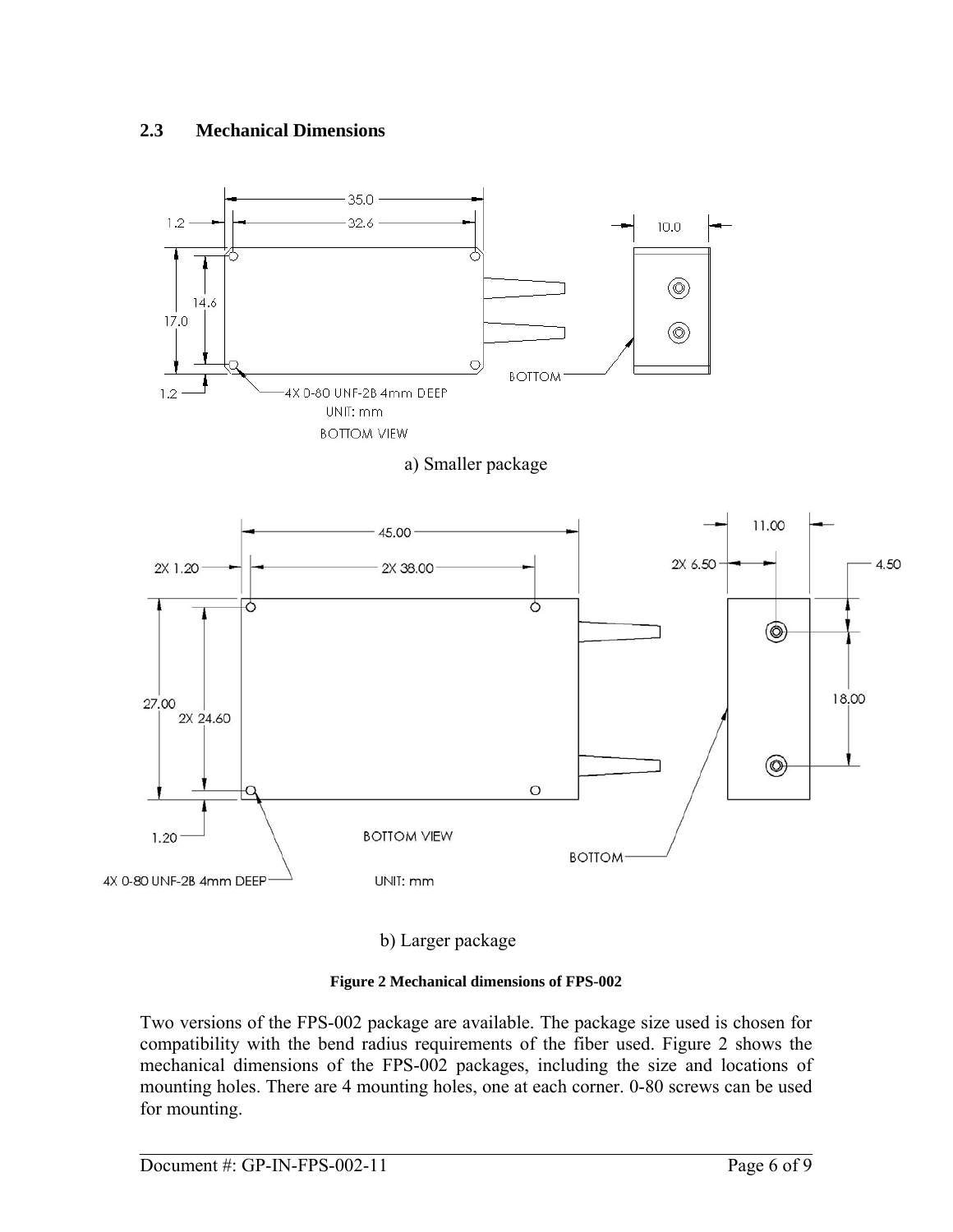### <span id="page-6-0"></span>**Section 3. Operation Instructions:**

### **3.1 Getting started**

#### *Unpacking*

Inspect FPS-002 for any physical damage due to shipping/transportation. Contact carrier if any damage is found. Check the packing list to see if any parts or accessories are missing.

#### *Initial setup*

- 1. Before connecting to the FPS-002, set up the input signal parameters on the piezo driver. Make sure that the output voltage is not negative and does not exceed +150V. With the piezo driver powered off, connect the piezo driver to the FPS-002 electrical cable. Make sure that the polarity is correct.
- 2. Ground the case ground pin (pin 4).
- 3. Connect input and output fibers to FPS-002. It is important to clean the fiber connectors using industry standard procedures before connecting them. Make sure that the light source is turned off during connector cleaning.
- 4. Turn on the light source and power on the piezo driver.

Note: For interferometric applications, make sure that all fibers are fixed in position and cannot move during measurement. This can be done by taping them to the optical table.

#### **3.2 Operation**

The FPS-002 uses a piezo with a capacitance of about  $0.18 \mu$ F.

The drive signal source can vary depending on the required phase shift and drive frequency. For small phase shifts (a few  $\pi$ ), a function generator can be used as the drive signal source. To use the full range of the phase shifter, the drive signal source should be able to provide a sine wave drive signal with a peak-to-peak voltage of up to 150V, at a bandwidth of 20 kHz.

- 1. **Never apply a voltage higher than 150V to the FPS-002. Do not apply a negative input voltage to the FPS-002. Be careful when using high voltages. Do not touch the cable or connector when the power is on.**
- 2. Adjust the piezo driver voltage to achieve the desired delay at the desired modulation frequency. See
- 3. Figure 3 for typical performance data.
- 4. Turn off the electrical drive signal and light source when the FPS-002 is not in use.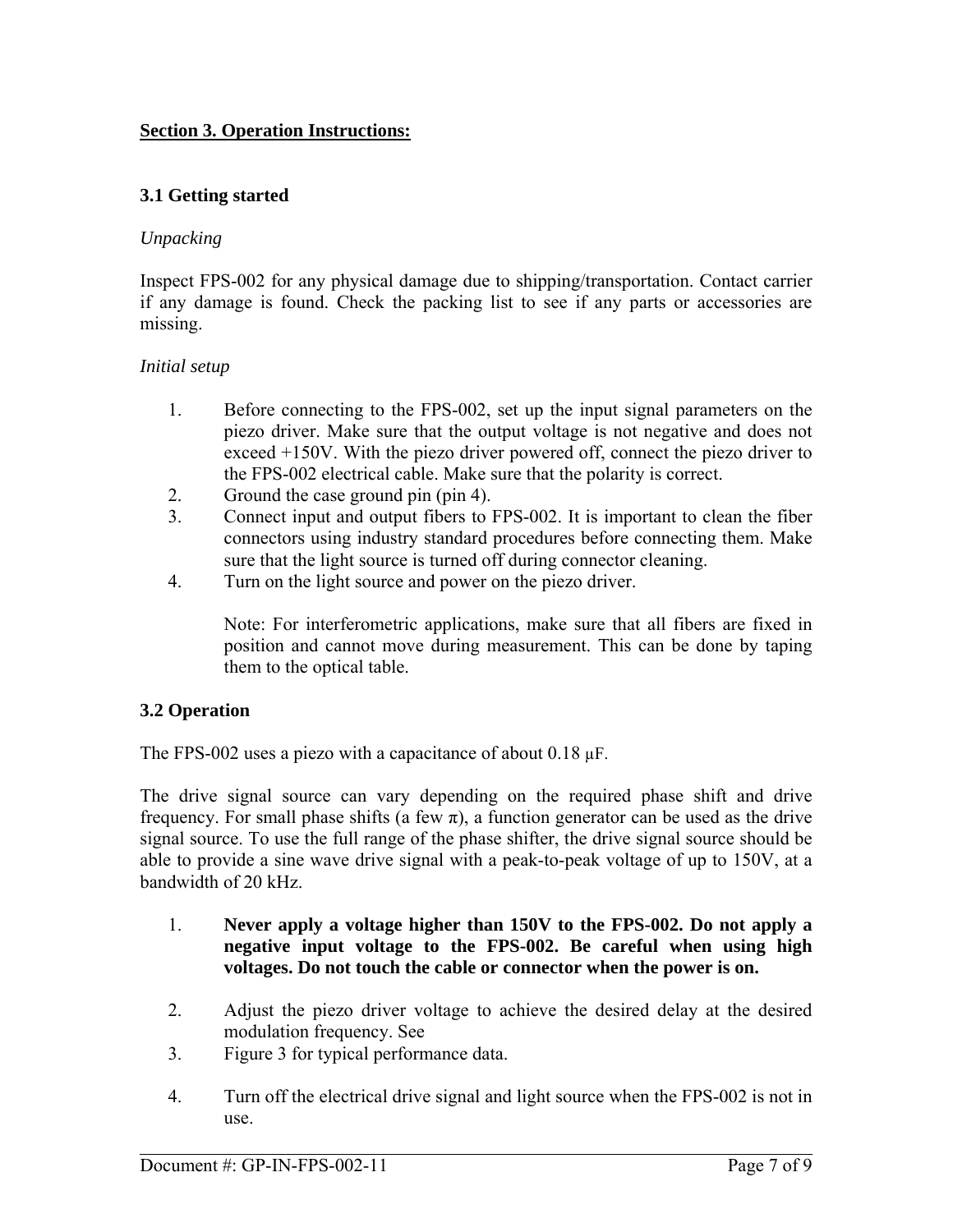

**Figure 3 Typical performance data.**